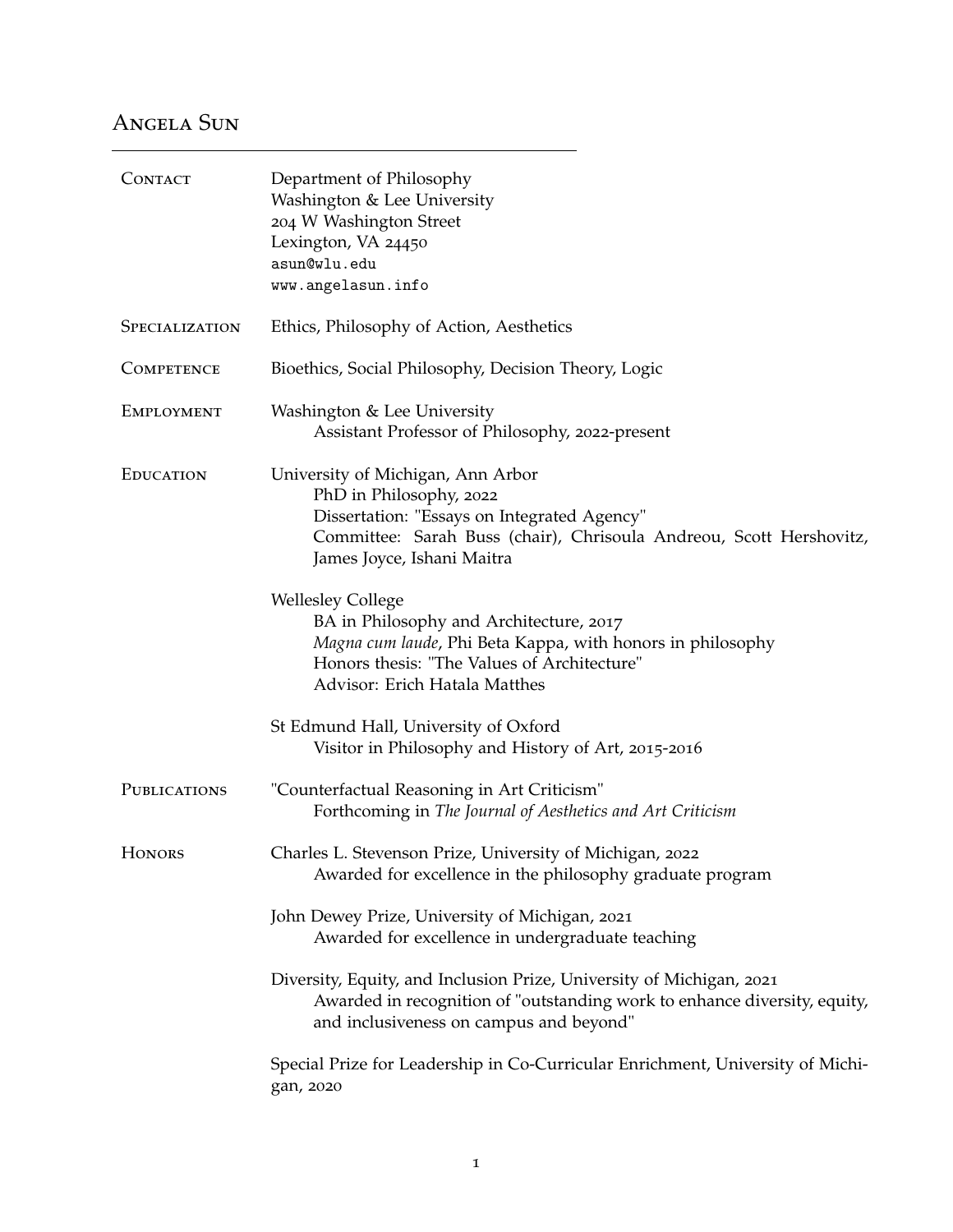|                                       | Awarded for "outstanding contributions to cocurricular efforts that benefit<br>the department, the institution, the community, and the discipline"                                                                                                                                                                                 |
|---------------------------------------|------------------------------------------------------------------------------------------------------------------------------------------------------------------------------------------------------------------------------------------------------------------------------------------------------------------------------------|
|                                       | Minorities and Philosophy/National High School Ethics Bowl Scholarship,<br>Marc Sanders Foundation, 2018<br>Awarded to expand the Michigan Ethics Bowl to underserved schools                                                                                                                                                      |
|                                       | Phi Beta Kappa, 2017                                                                                                                                                                                                                                                                                                               |
|                                       | Harriet A. Shaw Fellowship, Wellesley College, 2017<br>Awarded to a graduating senior or alum for graduate studies in art, music,<br>and allied subjects                                                                                                                                                                           |
|                                       | Jacqueline Loewe Fowler '47 Public Speaking Prize, Wellesley College, 2017<br>Awarded to the best presentation at the Ruhlman Conference                                                                                                                                                                                           |
|                                       | Joseph-Armand Bombardier Canada Graduate Scholarship, SSHRC, 2017<br>Awarded "to promote continued excellence in Canadian research by re-<br>warding and retaining high-calibre doctoral students at Canadian institu-<br>tions" (declined, to attend the University of Michigan)                                                  |
| <b>TALKS</b><br><sup>†</sup> refereed | "Starting Over"<br>University of Toronto, March 2022                                                                                                                                                                                                                                                                               |
|                                       | "The Normative Power of Resolutions"<br>Washington & Lee University, December 2021<br>Conference on Duties to Oneself, Central European University, October<br>2021 (presented as "Resolutions as Promises to Oneself") <sup>†</sup>                                                                                               |
|                                       | "Practical Death"<br>Australasian Association of Philosophy Conference, July 2021                                                                                                                                                                                                                                                  |
|                                       | "Counterfactual Reasoning in Art Criticism"<br>American Society for Aesthetics Eastern Meeting, April 2021 (comments<br>by Elisa Caldarola) <sup>†</sup><br>Aesthetics for Distant Birds Talk Series, July 2020                                                                                                                    |
|                                       | "Can Consent Be Irrevocable?"<br>Central APA (colloquium session), February 2021 (comments by Alida<br>Liberman) <sup><math>†</math></sup><br>Graduate Philosophy Conference, UNAM, October 2019 (comments by<br>Carlos Baruch Peralta Huerta) <sup>†</sup><br>Bad Romance Conference, Harvard University, March 2019 <sup>†</sup> |
|                                       | "Pretentiousness"<br>Mind and Aesthetics Workshop, Princeton University, November 2020<br>Graduate Conference in Aesthetics, University of San Diego, November<br>2018 (comments by Daniela Dover) <sup>†</sup>                                                                                                                    |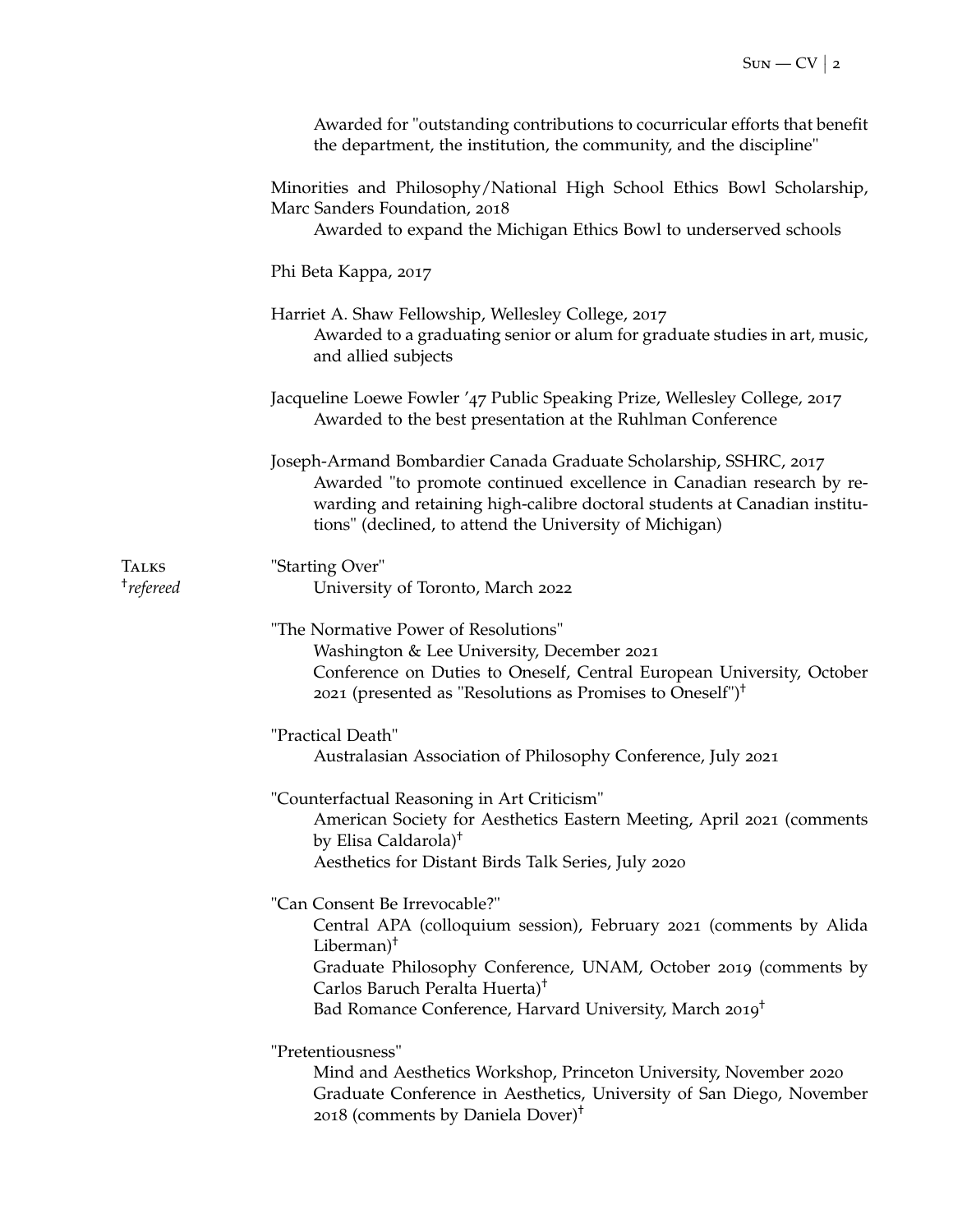|                                   | Utah Valley University, August 2018                                                                                                                                                                                                                                                                      |
|-----------------------------------|----------------------------------------------------------------------------------------------------------------------------------------------------------------------------------------------------------------------------------------------------------------------------------------------------------|
|                                   | "The Kinds of Stories We Tell About Our Lives"<br>Michigan-MIT Social Philosophy Workshop, March 2020 <sup>†</sup>                                                                                                                                                                                       |
|                                   | "Architects as Public Artists"<br>British Society for Aesthetics Annual Meeting, September 2018 <sup>†</sup><br>Aesthetics of Popular Culture Conference, University of Warsaw, May<br>$2018^+$<br>American Society for Aesthetics Eastern Meeting, April 2018 (comments<br>by Saul Fisher) <sup>†</sup> |
|                                   | "Selecting for and Against Disability"<br>Graduate Philosophy Conference, York University, April 2018 <sup>†</sup>                                                                                                                                                                                       |
|                                   | "Not Just Writing on the Wall: Two Models for Street Art and Its Preservation"<br>Art in and of the Streets, NYU and the Pratt Institute, March 2015 (co-<br>presented with Alison Lanier and Erich Hatala Matthes) <sup>†</sup>                                                                         |
| <b>COMMENTS</b>                   | On Daniel Star's "The Artistic Rights of Photographers"<br>Pacific APA (invited symposium), April 2023                                                                                                                                                                                                   |
|                                   | On Lindsay Brainard's "What is Creativity?"<br>Vancouver Summer Philosophy Conference, University of British<br>Columbia, July 2022                                                                                                                                                                      |
|                                   | On Shen-yi Liao and Vanessa Carbonell's "Materialized Oppression in Medical<br>Artifacts and Technologies"<br>Michigan Philosophy Alumni Conference, July 2021                                                                                                                                           |
|                                   | On Rachel Achs' "The Impermissibility Criterion on Blameworthiness"<br>Athena in Action, Princeton University, June 2018                                                                                                                                                                                 |
| <b>CONFERENCE OR-</b><br>GANIZING | Chair and Organizer, "Public Philosophy and Activism" (Group Session with<br>MAP), Central APA, February 2021                                                                                                                                                                                            |
|                                   | Chair and Organizer, "Bullying, Harassment, and Microaggressions (Group Ses-<br>sion with MAP), Eastern APA, January 2021                                                                                                                                                                                |
|                                   | Organizer, Wellesley College Philosophy Alumnae Conference, April 2020 (can-<br>celled due to COVID-19)                                                                                                                                                                                                  |
|                                   | Chair and Organizer, "Setting Boundaries: Personal and Professional" (Group<br>Session with MAP), Central APA, February 2020                                                                                                                                                                             |
|                                   | Panelist and Organizer, "Distribution and Recognition of Service Work" (Group<br>Session with MAP), Eastern APA, January 2020                                                                                                                                                                            |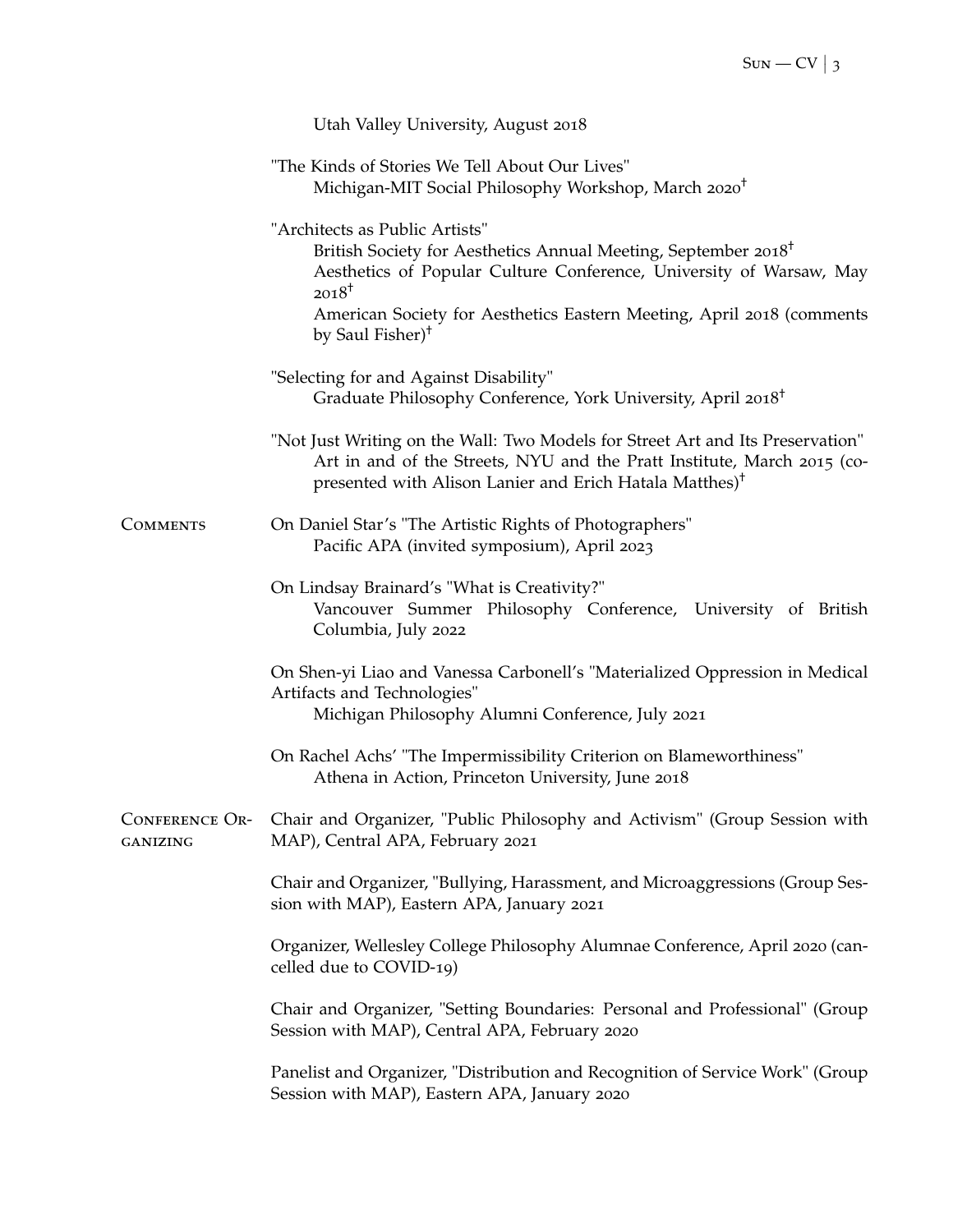| PROFESSIONAL<br>DEVELOPMENT | New England Workshop to Learn About Multicultural Philosophy<br>(NEWLAMP), Northeastern University, July 2022                                                                                                                                                                                                                                                                           |
|-----------------------------|-----------------------------------------------------------------------------------------------------------------------------------------------------------------------------------------------------------------------------------------------------------------------------------------------------------------------------------------------------------------------------------------|
|                             | Athena in Action: A Networking and Mentoring Workshop for Graduate Stu-<br>dent Women in Philosophy, Princeton University, June 2018                                                                                                                                                                                                                                                    |
| PUBLIC WRITING              | "Recognizing Graduate Student Service Work Beyond Compensation," The Daily<br>Nous, February 2019 (primary author, co-authored with Carolina Flores, Milana<br>Kostic, Elise Woodard, and Jingyi Wu)                                                                                                                                                                                    |
|                             | "Engaging Objectionable Lyrics," Artworld Roundtable, Aesthetics for Birds, Oc-<br>tober 2018                                                                                                                                                                                                                                                                                           |
|                             | "Identity and the University Campus," The Spoke, June 2017                                                                                                                                                                                                                                                                                                                              |
| <b>TEACHING</b>             | As Assistant Professor at W&L University:<br>PHIL 104: Introduction to Moral and Political Philosophy, Fall 2022                                                                                                                                                                                                                                                                        |
|                             | As Primary Instructor at the University of Michigan:<br>PHIL 303: Symbolic Logic, Spring 2021                                                                                                                                                                                                                                                                                           |
|                             | As Graduate Student Instructor at the University of Michigan:<br>PHIL 443: Rational Choice Theory (for Jim Joyce), Fall 2020, Fall 2021<br>PHIL 303: Symbolic Logic (for Jamie Tappenden), Winter 2020<br>PHIL 444: Groups and Choices (for Brian Weatherson), Fall 2019<br>PHIL 361: Ethics (for Dan Lowe), Winter 2019<br>PHIL 359: Law and Philosophy (for Ishani Maitra), Fall 2018 |
|                             | As Grader at the University of Michigan:<br>PHIL 446: Social Philosophy of Language (for Ishani Maitra), Winter 2021                                                                                                                                                                                                                                                                    |
|                             | As Michigan High School Ethics Bowl Coach:<br>Beaverton High School, 2020<br>University Liggett School, 2019-2020<br>Meadow Montessori School, 2018-2019<br>Huron High School, 2017-2018                                                                                                                                                                                                |
| <b>SERVICE</b>              | Service to the Profession<br>Co-Director, Minorities and Philosophy, 2020-2021<br>International Organizer, Minorities and Philosophy, 2019-2020<br>Editor, Philosopher's Annual, 2019, 2020<br>Reviewer for The British Journal of Aesthetics and Legal Theory                                                                                                                          |
|                             | Service to the Department<br>Organizer, Michigan Philosophy Alumni Conference, 2021<br>Judge, Michigan High School Ethics Bowl, 2021, 2022<br>Mentor, Michigan COMPASS Workshop, 2020<br>Graduate Representative to the Executive Committee, 2019-2020                                                                                                                                  |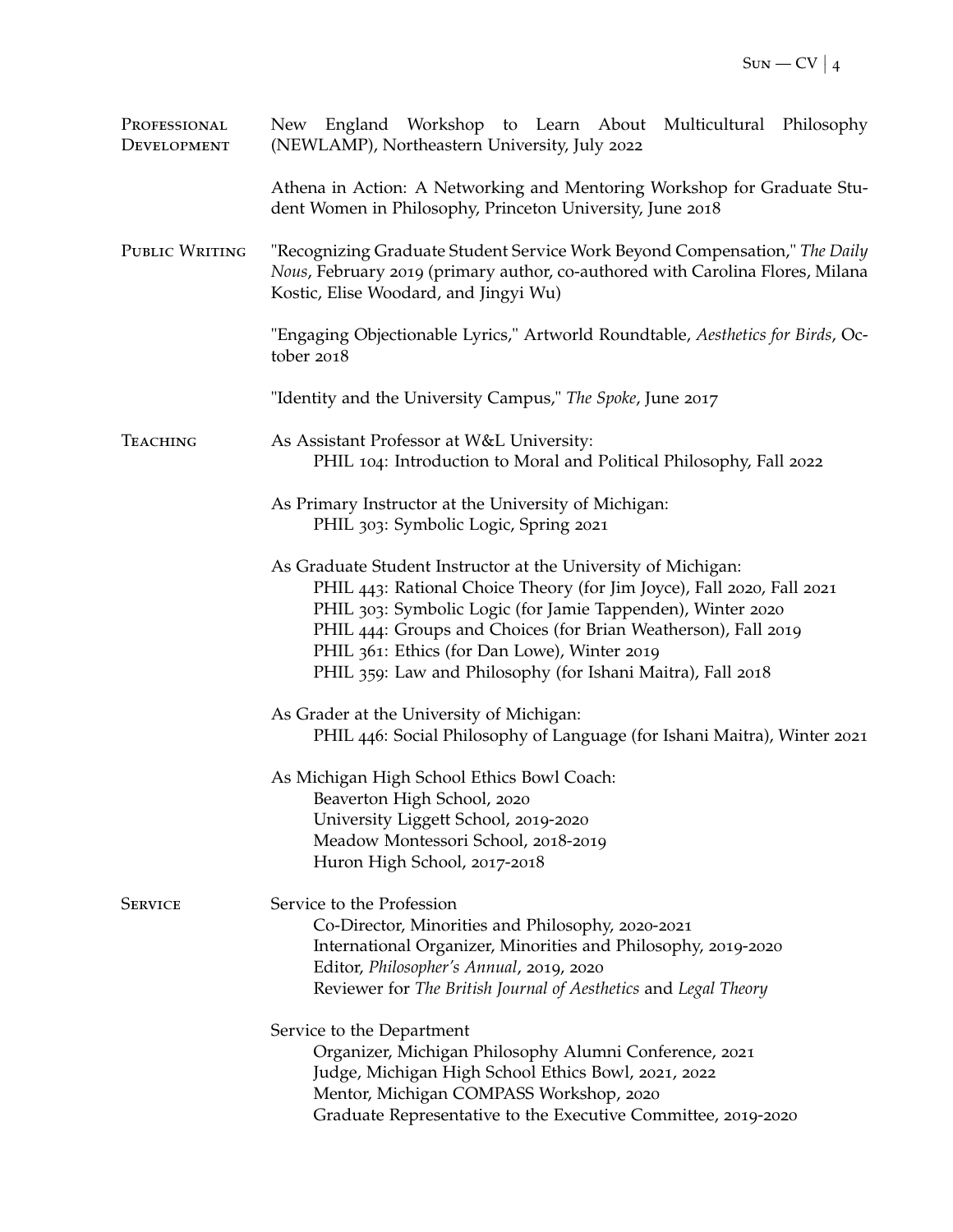|                      | Ethics Bowl Committee, 2018-2020                                      |
|----------------------|-----------------------------------------------------------------------|
|                      | Aesthetics Discussion Group Organizer, 2017-2022                      |
|                      | Organizer, Michigan COMPASS Workshop, 2017-2019                       |
| RESEARCH             | Research assistant to Scott Hershovitz, 2020-2021                     |
| <b>ASSISANTSHIPS</b> | Online instruction researcher for Maegan Fairchild, 2020-2021         |
| <b>GRADUATE</b>      | Value Theory                                                          |
| COURSEWORK           | Attunement to Reasons (Peter Railton)                                 |
| *audit               | Consent and Coercion (Scott Hershovitz and Sarah Moss)                |
|                      | Independent Study in Aesthetics (Daniel Herwitz)                      |
|                      | Colonialism (Meena Krishnamurthy)                                     |
|                      | The Racial Achievement Gap (Derrick Darby)                            |
|                      | The Future of Humanity (David Manley)                                 |
|                      | The Study of Genre (June Howard)                                      |
|                      | Coherence, Incoherence, and the Limits of Reason (Sarah Buss)*        |
|                      | Forgiveness and Mercy (Scott Hershovitz)*                             |
|                      | Intention (Ishani Maitra)*                                            |
|                      | Existentialism (Sarah Buss)*                                          |
|                      | Language, Logic, and Decision                                         |
|                      | Language, Ideology, and Ideologues (Eric Swanson)                     |
|                      | Recent Work in Rationality (Jim Joyce)                                |
|                      | Formal Philosophical Methods (Sarah Moss)                             |
|                      | Modal Logic (Stephen Yablo)                                           |
|                      | Mathematical Logic (Jamie Tappenden)*                                 |
|                      | History                                                               |
|                      | Classical Confucianism (Sonya Özbey)                                  |
|                      | The Enlightenment (Jamie Tappenden)                                   |
| <b>REFERENCES</b>    | Research                                                              |
|                      | Sarah Buss                                                            |
|                      | Professor of Philosophy                                               |
|                      | University of Michigan                                                |
|                      | sbuss@umich.edu                                                       |
|                      | Scott Hershovitz                                                      |
|                      | Thomas G. and Mabel Long Professor of Law and Professor of Philosophy |
|                      | University of Michigan                                                |
|                      | sahersh@umich.edu                                                     |
|                      | James Joyce                                                           |
|                      | C.H. Langford Collegiate Professor of Philosophy                      |
|                      | University of Michigan                                                |
|                      | jjoyce@umich.edu                                                      |
|                      | Ishani Maitra                                                         |